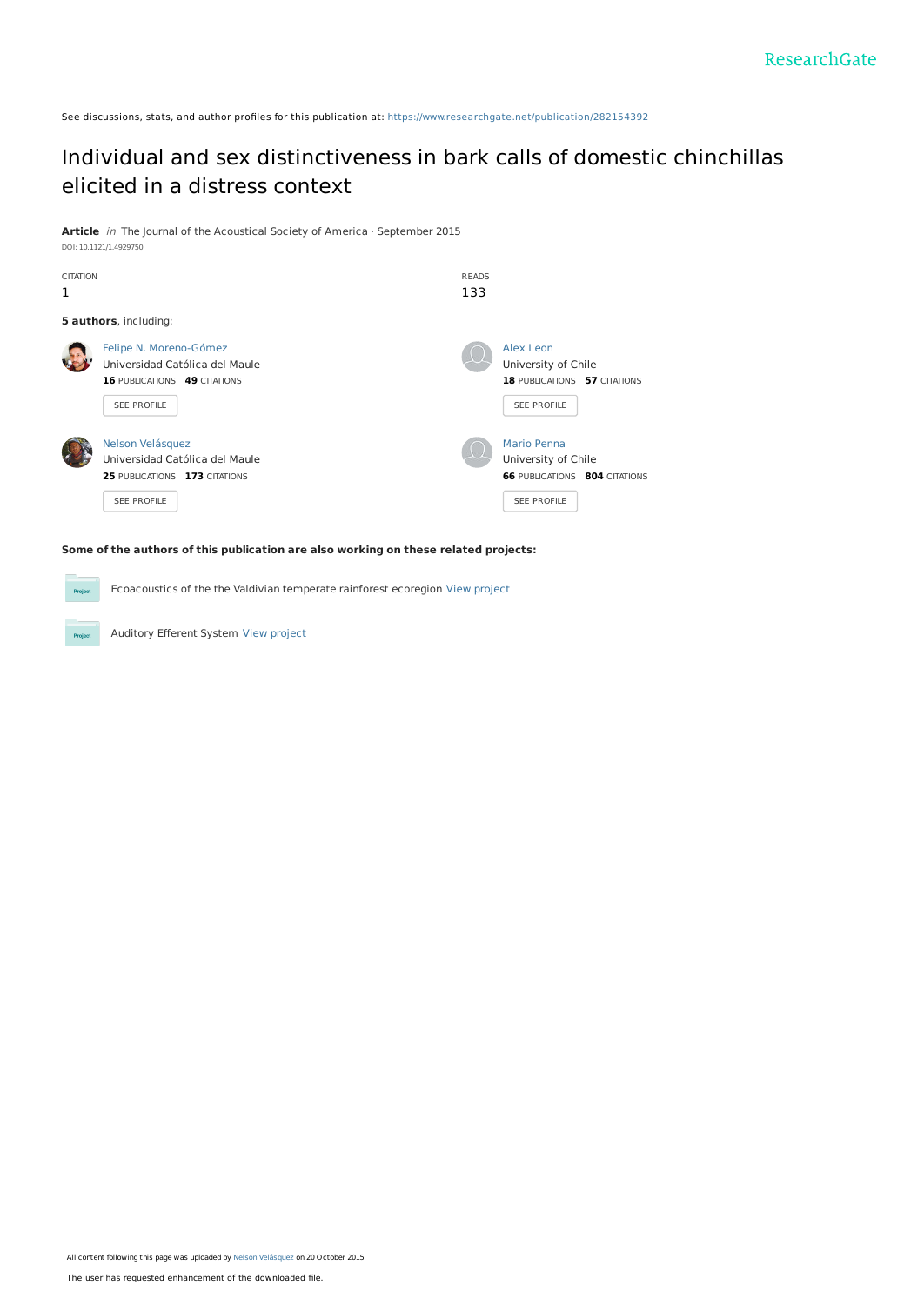

# Individual and sex distinctiveness in bark calls of domestic chinchillas elicited in a distress context

# Felipe N. Moreno-Gómez and Alex León

Programa de Fisiología y Biofísica, Instituto de Ciencias Biomédicas, Facultad de Medicina, Universidad de Chile, Casilla 70005, Correo 7, Santiago, Chile

# Nelson A. Velásquez

Departamento de Biología y Química, Facultad de Ciencias Básicas, Universidad Católica del Maule, Casilla 617, Talca, Chile

#### Mario Penna and Paul H. Delano<sup>a)</sup>

Programa de Fisiología y Biofísica, Instituto de Ciencias Biomédicas, Facultad de Medicina, Universidad de Chile, Casilla 70005, Correo 7, Santiago, Chile

(Received 24 September 2014; revised 4 August 2015; accepted 14 August 2015; published online 25 September 2015)

Animals obtain information about their social environment by means of communication signals, which provide relevant subtle cues for individual recognition. An important requisite for this process is the existence of larger between- than within-emitter signal variation. Acoustic signals are complex traits susceptible of variation in their spectral and temporal components, implying that signal distinctiveness can result from differences in single or various acoustic components. In this study, domestic chinchillas were induced to vocalize in a distress context to describe the acoustic characteristics of the bark calls, and to determine features that denote the potential value of this vocalization for individual and/or sexual recognition. The results demonstrate that the variation in spectral and temporal components of the bark calls of chinchillas elicited under a distress context is larger between than within individuals, suggesting the potential of these signals for distinctiveness between individual signalers, although the potential of this call type for sex distinctiveness is quite limited. These results combined with previous studies on auditory capabilities of chinchillas contribute to position this rodent as a valuable model species for studying auditory–vocal interactions. © 2015 Acoustical Society of America. [\[http://dx.doi.org/10.1121/1.4929750](http://dx.doi.org/10.1121/1.4929750)]

[MLD] Pages: 1614–1622

# I. INTRODUCTION

Animals obtain information about their social environment by means of communication signals, which provide relevant subtle cues for individual recognition ([Bradbury and](#page-8-0) [Veherencamp, 2011\)](#page-8-0). As such, distinctiveness in acoustic signals may facilitate offspring recognition, hierarchy identification, sex discrimination, and mate choice (e.g., [Robisson](#page-9-0) et al.[, 1993;](#page-9-0) [Blumstein](#page-8-0) et al., 2004; [Blumstein and Munos,](#page-8-0) [2005;](#page-8-0) Aubin et al.[, 2007](#page-8-0); [Tibbetts and Dale, 2007;](#page-9-0) [Vergne](#page-9-0) et al.[, 2007;](#page-9-0) [Levr](#page-9-0)éro et al.[, 2009](#page-9-0); [Pollard, 2011;](#page-9-0) [Pollard and](#page-9-0) [Blumstein, 2011](#page-9-0)). A requisite for these processes is the existence of larger between- than within-emitter signal variation, and also that receivers should be capable to discriminate between different signalers based on these differences ([Blumstein](#page-8-0) et al., 2004; [Schibler and Manser, 2007;](#page-9-0) [Pollard,](#page-9-0) [2011\)](#page-9-0).

Acoustic signals are complex traits susceptible of variation in their spectral and temporal components. Generally, spectral components are mostly determined by

the characteristics of the sound-producing organ, and temporal components are mainly affected by energetic and biomechanical constraints (e.g., [Gerhardt and Huber, 2002;](#page-9-0) [Greenfield, 2002;](#page-9-0) [Fitch and Hauser, 2003](#page-9-0)). Because of these different determinants, signal distinctiveness can result from differences in single or various acoustic components (e.g., Aubin et al.[, 2007;](#page-8-0) [Hoffman](#page-9-0) et al., 2012).

Alarm calls emitted by threatened individuals and distress calls emitted when animals are seized or captured are vocalizations typically produced under stressful situations such as predation risk. The main function of these call types is to warn other individuals and/or to induce a change in the predator's behavior ([Caro, 2005](#page-8-0)). At first glance, the benefits associated to distinctiveness in these call types are not obvious, since fast responses to the warning of a dangerous situation irrespective of emitter assessment may result in an increment in receivers' fitness and, therefore, distinctiveness may not be favored by selection [\(Pollard, 2011\)](#page-9-0). Nevertheless, individual distinctiveness may facilitate associative learning [\(Owren and Rendall, 2001\)](#page-9-0) thereby allowing recognition of false alarms emitted by less reliable individuals and reducing the energetic costs of the behavioral response [\(Blumstein](#page-8-0) et al., 2004; [Blumstein and Munos, 2005](#page-8-0); [Pollard,](#page-9-0) [2011\)](#page-9-0). In addition, distinctiveness may increase inclusive

a) Also at Departamento de Otorrinolaringología, Hospital Clínico de la Universidad de Chile, Santiago, Chile. Electronic mail: [pdelano@](mailto:pdelano@med.uchile.cl) [med.uchile.cl](mailto:pdelano@med.uchile.cl)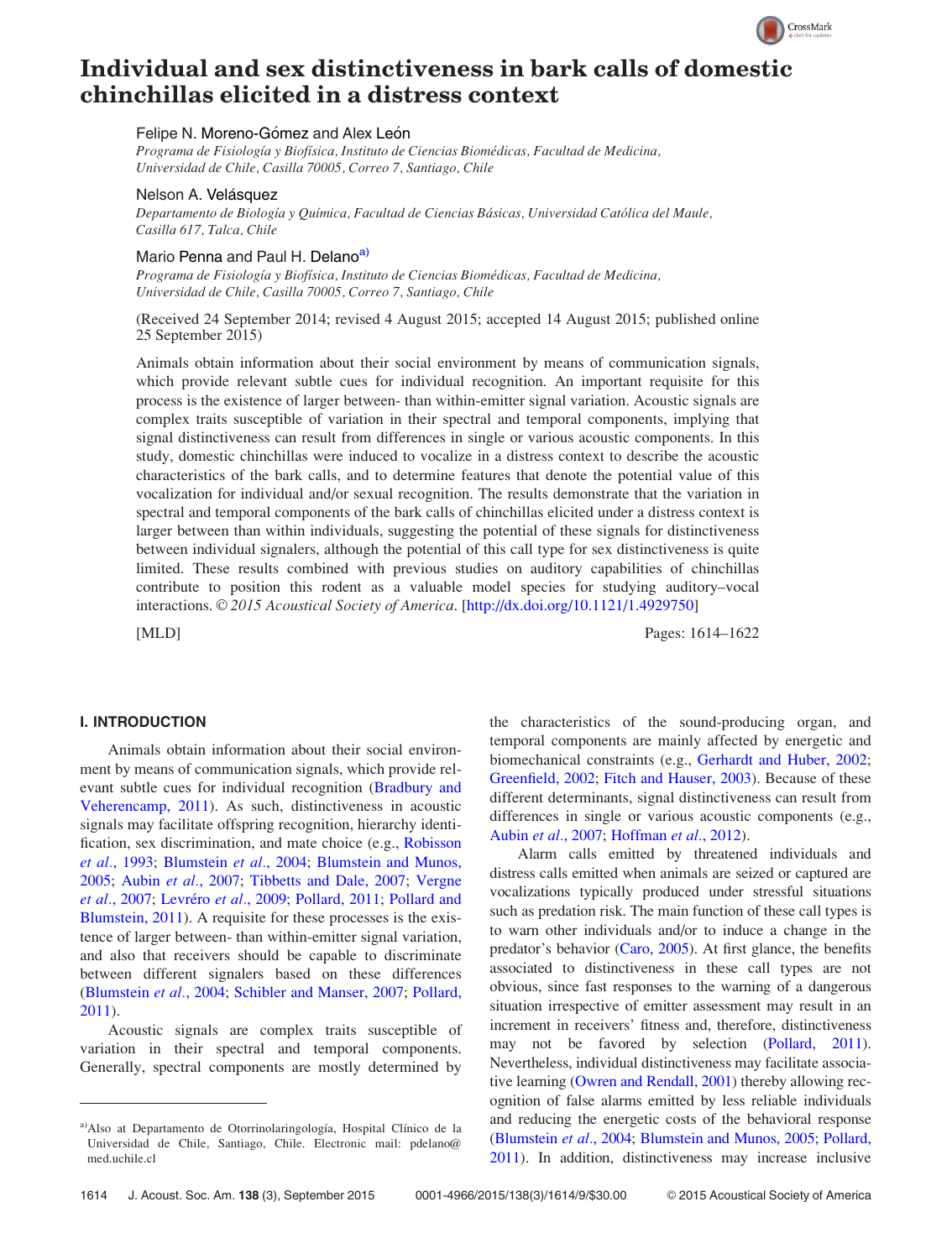fitness by means of recognition of closely related individuals, and may also allow assessing the level of danger when several individuals call simultaneously [\(Blumstein and Daniel, 2004](#page-8-0)). Furthermore, distinctiveness in calls may indicate prey quality (e.g., the ability to escape), which could affect the behavioral response of predators [\(Laiolo](#page-9-0) et al., 2004). Studies performed in different vertebrate species have shown distinctiveness in calls emitted under stressful situations (e.g., [Rendall](#page-9-0) et al., [2009](#page-9-0); [Schehka and Zimmermann, 2009](#page-9-0); [Matrosova](#page-9-0) et al., [2011](#page-9-0); [Stoeger](#page-9-0) et al., 2011), especially in social animals ([Pollard and Blumstein, 2011](#page-9-0)).

Distinctiveness in vocalizations produced under stressful situations can be associated to different conditions such as sex, individual constitution, and age, and the distinctiveness may reside in different temporal and/or spectral variables (e.g., [Blumstein and Daniel, 2004;](#page-8-0) [Blumstein](#page-8-0) et al., [2004;](#page-8-0) [Blumstein and Munos, 2005;](#page-8-0) [Matrosova](#page-9-0) et al., 2011). For instance, in the gray mouse lemur *(Microcebus murinus*; [Leliveld](#page-9-0) et al., 2011), both frequency and temporal variables contribute to individuality of calls elicited under stressful situations. In the yellow-bellied marmot (Marmota flaviventris), although both spectral and temporal variables of alarm calls could provide individual distinctiveness, not all of these variables have the potential to provide cues about the age of individuals, and only spectral variables differ between sexes ([Matrosova](#page-9-0) et al., 2011). In partial contrast, speckled ground squirrels (Spermophilus suslicus) produce alarm calls having variation that can provide identity, however, only a few of these variables provide information about age and no components differ between sexes. Differences in distinctiveness can be associated to the degree of sociality of each species, an enhanced discrimination being likely beneficial in highly social species [\(Matrosova](#page-9-0) et al., 2011). Although different groups of variables have the potential to provide distinctiveness at different levels, there could also be variation among taxa, rendering further studies on additional species necessary to improve generalizations about signal distinctiveness.

The chinchilla (Chinchilla lanigera) is a social South American hystricognath rodent that, in natural conditions, congregates in colonies of circa 100 individuals (reviewed in [Spotorno](#page-9-0) *et al.*, 2004). Field observations suggest that is a monogamous species [\(Grau, 1993\)](#page-9-0), where males can display behaviors of acceptance and care to the offspring. Individuals are philopatric, remaining for several years in small areas. There is sexual dimorphism in body size, females being larger than males. Natural predators include culpeo foxes (Pseudalopex culpaeus) and Magellan-horned owls (Bubo magellanicus) (reviewed in [Spotorno](#page-9-0) et al., [2004\)](#page-9-0). Natural populations of this species are in drastic decline and, therefore, classified as critically endangered by the International Union for Conservation of Nature (IUCN) ([D'Elia and Teta, 2008](#page-8-0)). In contrast, domestic chinchillas are highly abundant, being used mainly as pets and for peltry ([Spotorno](#page-9-0) et al., 2004). The domestic chinchilla has become an important model for studies of hearing, including anatomical, behavioral, and neurophysiological reports, which have documented remarkable auditory capabilities in this species (e.g., [Daniel](#page-8-0) et al., 1982; [Azeredo](#page-8-0) et al., 1999; [Delano](#page-8-0) et al., [2007;](#page-8-0) [Delano](#page-8-0) et al., 2008; [Elgueda](#page-9-0) et al., 2011; [Le](#page-9-0)ón [et al.](#page-9-0),

[2012\)](#page-9-0). Previous studies have reported that domestic chinchillas produce several call types, among which bark calls are produced when animals are frightened or seized. A potential function of this call is to alert other individuals about the occurrence of a threat ([Spotorno](#page-9-0) et al., 2004; [Bartl, 2006;](#page-8-0) [Hunyady, 2008](#page-9-0)). Although the evolutionary impact of domestication on the acoustic traits of this species is uncertain, the chinchilla is a social species and therefore we expect this call to have a potential for distinctiveness, allowing recognition of calling individuals. Here, we induced chinchillas to produce bark calls in a distress context (i.e., when animals are captured by predators or humans; [Caro,](#page-8-0) [2005\)](#page-8-0). We aimed to describe the acoustic characteristics of these signals and to determine acoustic features that denote their potential value for individual and/or sexual distinctiveness. As chinchillas have a high auditory capability and constitute a suitable model for studying acoustic communication, this information contributes to the knowledge in acoustic distinctiveness and is particularly relevant for future studies combining behavioral and physiological evidence.

# II. METHODS

#### A. Animal maintenance

All chinchillas used in this study were sexually mature, i.e., between 1 and 2 years of age and were obtained from a local commercial husbandry for peltry where they are reared in standard conditions. Upon arrival in the laboratory, the animals were maintained individually in cages (40 cm  $\times$  40 cm  $\times$  50 cm) under inverted 12:12 h photoperiod (lights on at 20:00 h). Acoustic recordings were performed during daytime (between 08:00 and 20:00 h) and within two weeks of arrival in the laboratory. Animals were not acclimatized for a longer period of time because their readiness to vocalize decreases as they accustom to the facility at the university. All procedures involving chinchillas were approved by the local Committee of Bioethics (Comité de Bioética Animal #098 Facultad de Medicina, Universidad de Chile).

#### B. Acoustic recordings

Recordings of chinchillas' bark calls elicited in a distress context were performed in a sound-attenuated booth having walls and ceiling covered with 10-cm foam wedges, in sessions conducted during 2006, 2011, 2012, 2014, and 2015. Animals were recorded individually inside a metallic mesh cage  $(32 \text{ cm} \times 27 \text{ cm} \times 29 \text{ cm})$ . Each individual  $(n = 63)$  was recorded during a 15 min session. To induce vocal behavior, subjects were gently touched by hand. During each year, the same experimenter conducted the stimulation of individuals. Calls were recorded with the microphone of a sound level meter [Brüel and Kjaer 2230 (Nærum, Denmark), frequency response: 20 Hz–20 kHz] connected to a digital recorder [Sony (Tokyo, Japan) TC D10 PRO II, TASCAM (TEAC Corporation, Montebello CA) DR-100 mkII] (sampling rate: 44 100 Hz, digitized at 16 bits). The acoustic recordings made with the Sony TC D10 PRO II recorder were digitized using a Power Mac G4 (Apple, Cupertino, CA) computer at the same sampling rate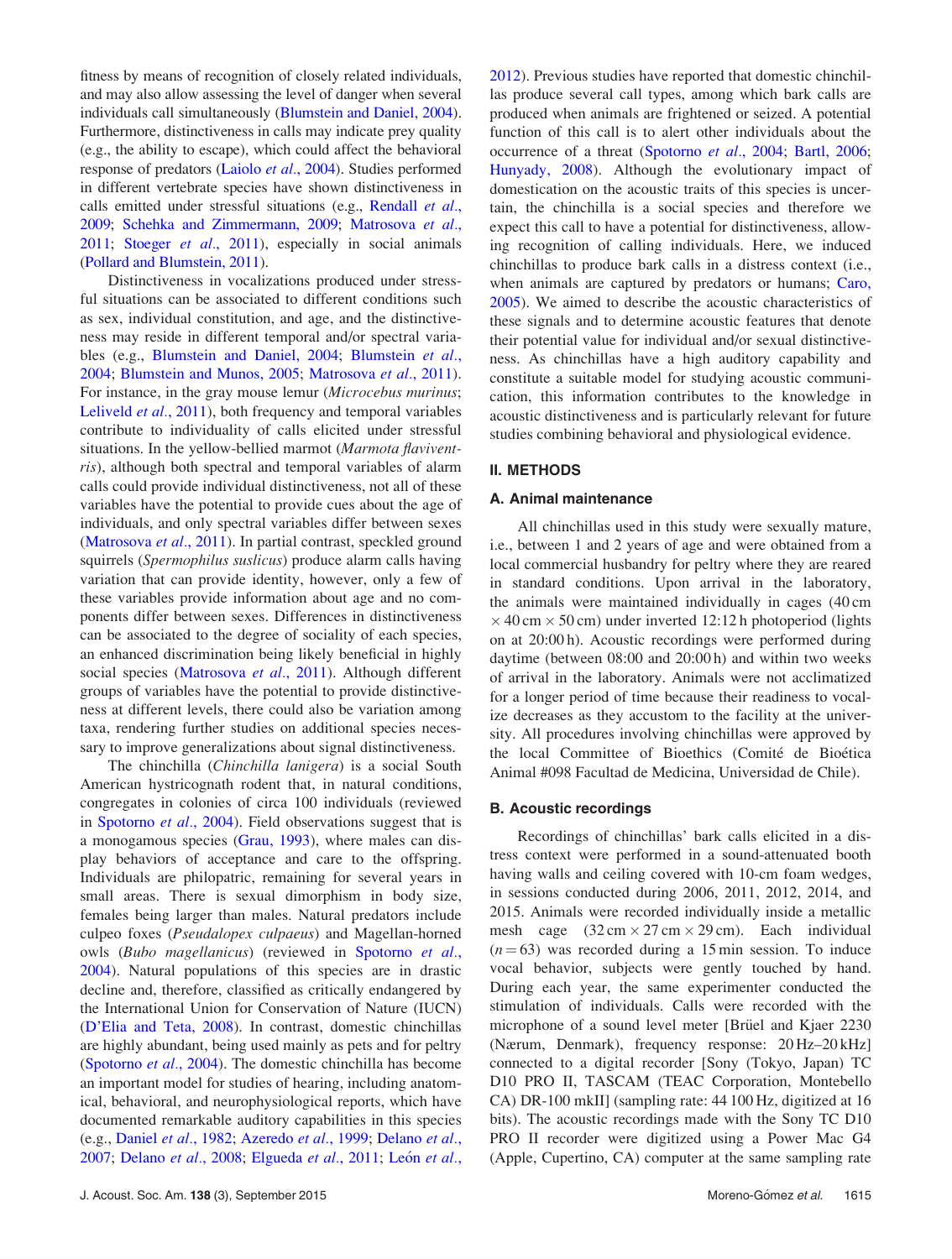<span id="page-3-0"></span>and number of bits. The sound level meter microphone was positioned at 50 cm from the cage border. After acoustic recordings, body mass of animals was measured using an Ohaus-700 (Parsippany, NJ) series scale.

#### C. Vocalization analysis

The bark calls of chinchillas are composed of a series of pulses that vary in their spectral and temporal components (e.g., [Hunyady, 2008;](#page-9-0) Fig. 1). In order to describe temporal parameters, we used Raven Pro 1.4 (Cornell Lab of Ornithology, Bioacoustics Research Program) to determine visually the number of pulses contained in each call. For each call, we made selections of the entire first and last pulses and also of their adjacent pulses, i.e., the second and the penultimate pulses. The selections of the first and last pulses were used to obtain the duration of these emissions and also of the entire call. In addition, the inter-pulse periods of the first and last pulses were obtained. Pulse period is strictly related to pulse rate as it corresponds to the time elapsed between the onsets of consecutive pulses (pulse rate  $= 1$ /pulse period). The selections were also used to obtain the mean power spectra of the first and last pulses with a custom-automated analysis implemented with the R (version 3.0.2; [R Core Team, 2013\)](#page-9-0) sound analysis package seewave (version 1.7.2; Sueur et al.[, 2008\)](#page-9-0). Frequency parameters were obtained with a fast Fourier transform and a Hanning window having a length of 2048 points, which yielded a frequency resolution of 21.53 Hz and a temporal resolution of 46.44 ms. This allowed to obtain the dominant frequency, i.e., the frequency with highest energy content, and other measurements describing the frequency energy distribution of mean power spectra: first, second, and third quartiles, inter-quartile range, skewness, i.e., power spectrum asymmetry, and kurtosis, i.e., power spectrum peakedness. We also obtained the spectral entropy of the first and

last pulses. The temporal entropy was obtained from the envelope. The total entropy (i.e., product of spectral and temporal entropy) of the first and last pulses was also obtained. Entropy values vary between 0 and 1, 1 being the highest entropy. In addition, to describe frequency variations within pulses, we computed the power spectra at the middle portions of the first, second, and last thirds of the first and last pulses. These spectra were used to obtain the dominant frequency and the fundamental frequency at the three time intervals within the first and last pulses. Only calls free from interference from sounds caused by the movement of the individual inside the cage were included in the analysis.

#### D. Statistical analysis

Only individuals with a minimum of eight clean calls recorded were included in the analysis, which is comparable to the number of calls used in former studies on the individ-ual variation of vocalizations (e.g., [Mathevon](#page-9-0) et al., 1997; Bee *et al.*[, 2001;](#page-8-0) Aubin *et al.*[, 2007\)](#page-8-0). This allowed analyzing 376 calls from 27 individuals (median  $= 12$  calls; range: 8–31 calls). The resulting sample included 16 females  $(593 \pm 72 \text{ g})$  and 11 males  $(551 \pm 103 \text{ g})$ .

Because different individuals were recorded during different years, prior to data pooling the effect of year was evaluated using a one-way analysis of variance. If original variables were not normally distributed (tested with Shapiro–Wilk normality test), variables were transformed and retested (see supplementary material  $I<sup>1</sup>$ ). If transformed variables were not normally distributed, we performed a Kruskall–Wallis test. The effect of year was not statistically significant for any variable measured (see supplementary material  $I^1$  $I^1$ ).

Descriptive statistics of acoustic variables were calculated from individual means. Since not all individuals had a reliable tonal harmonic structure, the characteristics of the fundamental frequency were obtained only for a subset of



FIG. 1. Examples of chinchillas' bark calls elicited in a distress context. A non-harmonic or noisy call is shown on the left side and a harmonic call is displayed on the right side. In the upper part of the figure, oscillograms and spectrograms of complete calls composed by six elements are shown. In the lower part, expanded views of the oscillogram and spectrogram of the first pulse are shown, and the corresponding power spectra calculated at the middle portion of the first pulses are displayed at the bottom.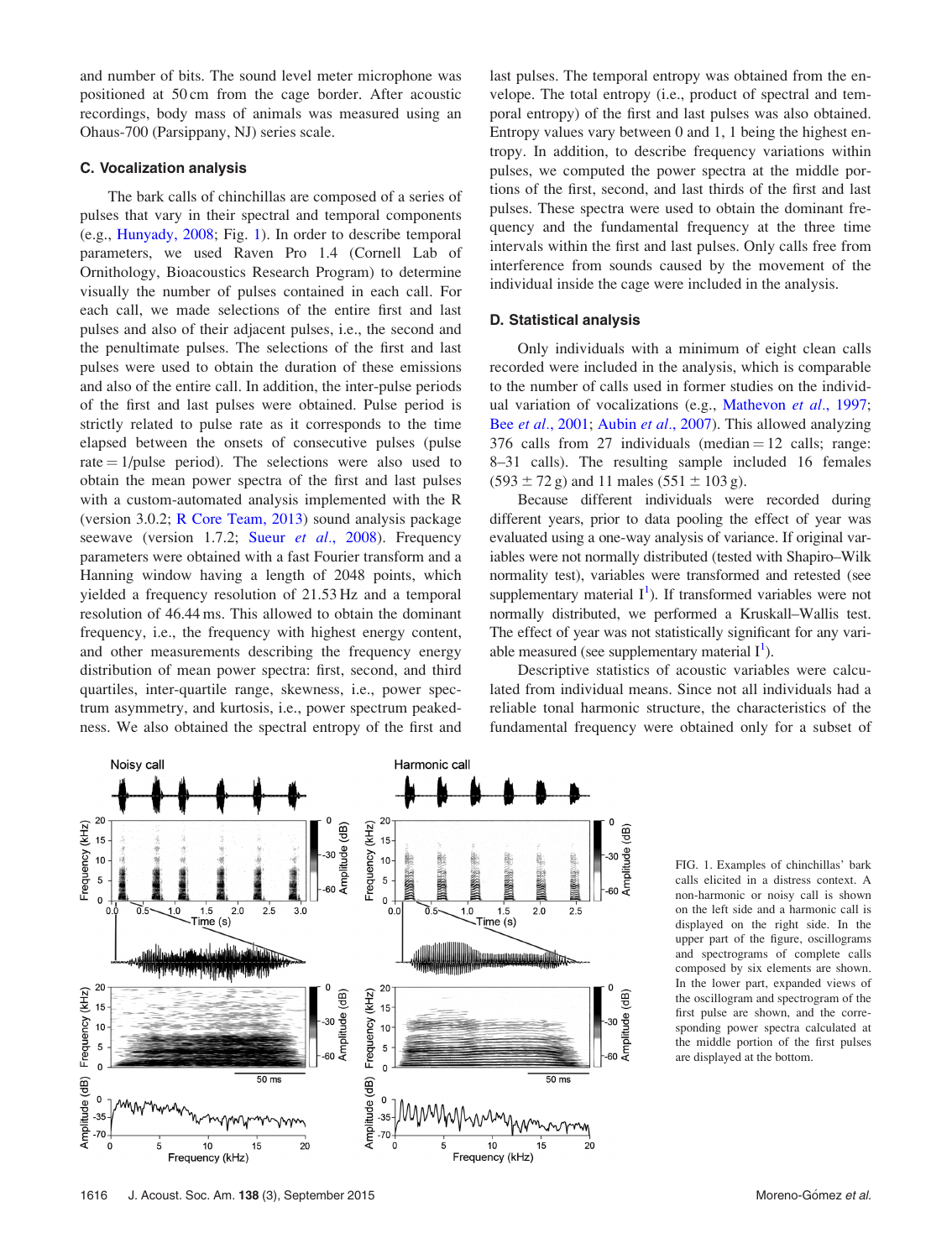the individuals. This precluded the inclusion of the fundamental frequency in further statistical tests.

To determine the effects of body mass and sex on each variable, linear mixed-effects models were used. All calls were included in the analysis and individual intercepts were included as a random effect in order to account for data dependence ([Pinheiro and Bates, 2000](#page-9-0)). The significance of the interaction and of the main effects was tested through likelihood ratio tests. Variables were log or square-root transformed in order to improve normality. This analysis was performed using the R (v. 3.0.2; [R Core Team, 2013\)](#page-9-0) library lme4 (Bates et al.[, 2014\)](#page-8-0).

The potential for individual coding (PIC) and the potential for sexual coding (PSC) were estimated by calculating the ratio between the coefficients of variation between  $(CV_b)$ and within  $(CV_w)$  groups, where the group corresponded to individuals in PIC and to sex in PSC (e.g., [Aubin](#page-8-0) et al., [2007\)](#page-8-0). From these analyses, values larger than one indicate that a call characteristic is potentially distinctive. The significance of PICs and PSCs was assessed with Kruskal–Wallis tests (e.g., Aubin et al.[, 2007\)](#page-8-0). Because our sample included individuals with different numbers of calls, a bootstrapped routine with 1000 iterations was implemented using R (version 3.0.2; [R Core Team, 2013\)](#page-9-0). In the case of PIC, eight calls obtained at random with replacement were included in each iteration. This number was used as it corresponds to the lowest number of calls produced by an individual to be included in the analysis. In the case of PSC, one call of each individual was randomly obtained (e.g., Aubin et al.[, 2007\)](#page-8-0) and included in each iteration. Random samples were obtained with the R function "sample," and though iterations all calls have the potential to be included in the analysis. This procedure allowed us to obtain the median of each coefficient and its confidence interval at 95%.

Backward stepwise discriminant function analysis (DFA) was performed to determine which were the most important variables contributing to distinctiveness at the individual and sex levels, and to determine to which extent the calls could be correctly classified to the corresponding group (i.e., individual and sex). In the case of individual discrimination, eight calls per individual were randomly obtained without replacement. In sexual discrimination, one call per individual was obtained. Prior to performing DFA, variables were normalized, centered, and scaled ([Crawley,](#page-8-0) [2013\)](#page-8-0). In order to avoid collinearity issues, highly correlated variables were eliminated from the analysis. To achieve this, Spearman correlations between pairs of variables were performed, and variables from a pair that yielded an absolute correlation value above or equal to 0.85 were eliminated. Backward stepwise variable selection was implemented with a tenfold cross-correlation having a correctness rate with a stop criterion of 5% using the "stepclass" function from the R library klaR (Weihs et al.[, 2005](#page-9-0)). This procedure consists in evaluating models differing in variable composition, finding out if the exclusion of a variable improves model performance. In addition, we assessed the predictive accuracy of call discrimination using a leave-one-out cross-validation procedure. This technique determines the accuracy of prediction of an undetermined sample based on discriminant functions from DFA obtained with a data set excluding the sample to be assessed. This was performed under a bootstrapped routine with 1000 iterations using the same sampling procedure as for univariate analysis. We obtained the percent of correct classification and its confidence interval at 95%. Within each iteration, variables were normalized, centered, and scaled, potential collinear variables were excluded, and the model was obtained with backward stepwise variable selection. These analyses were performed using the R (v. 3.0.2; [R Core Team, 2013\)](#page-9-0) libraries MASS [\(Venables and Ripley, 2002\)](#page-9-0) and klaR ([Weihs](#page-9-0) et al., 2005).

#### III. RESULTS

# A. General description of chinchillas' calls elicited in a distress context

The bark calls of chinchillas elicited in a distress context had a variable number of pulses, ranging from 2 to 17 pulses  $(median = 7$  pulses). The duration of the entire call had a median of 3.5 s ( $Q1 = 2.8$ ,  $Q3 = 4.7$  s). The first pulse had a median of 165 ms ( $Q1 = 133$ ,  $Q3 = 188$  ms), and the last pulse had a median of  $158 \text{ ms}$  (Q1 = 129, Q3 = 222 ms), the corresponding pulse periods were  $542 \text{ ms}$  (Q1 = 491,  $Q3 = 599 \text{ ms}$ ) and 525 ms ( $Q1 = 458$ ,  $Q3 = 601 \text{ ms}$ ), indicating that pulse rate ranged between 1.845 and 1.905 pulses/s (pulse rate  $= 1$ /pulse period). Among the individuals that produced pulses with a reliable tonal structure, the fundamental frequency of the first pulse had a median starting value of 669 Hz ( $Q1 = 534$ ,  $Q3 = 773$  Hz), which tends to decrease toward the final part of the pulse. The last pulse can also have frequency modulations and had a lower overall fundamental frequency than the first pulse. The dominant frequency of the mean power spectrum of the first pulse had a median value of 1115 Hz (Q1 = 684, Q3 = 1477 Hz), indicating that generally it does not correspond to the fundamental frequency. The mean dominant frequency of the last pulse had a lower value relative to the first pulse. Most energy of the calls was distributed below 5.0 kHz, as indicated by quartile values. The power spectrum was skewed to the right and had a leptokurtic shape. Calls tend to have high temporal and spectral entropy values. The variables are summarized in Tables [I](#page-5-0) and [II](#page-5-0) and representative calls are shown in Fig. [1](#page-3-0).

# B. Effects of sex and body mass on acoustic variables

Males and females included in the acoustic analysis did not show significant differences in body mass (Mann–Whitney U-test = 121,  $p = 0.110$ ). Significant differences between sexes were found in the first, second, and third quartiles of the mean power spectrum of the first pulse, call duration, and number of pulses (see supplementary material  $II<sup>1</sup>$  $II<sup>1</sup>$  $II<sup>1</sup>$ ). All these variables showed higher values in males than in females (Table [I\)](#page-5-0). No variable was significantly affected by body mass, and there was no interaction between sex and body mass (see supplementary material  $II^1$  $II^1$ ).

#### C. Potential for distinctiveness at the individual level

All acoustic variables showed median PIC values above 1, nevertheless, some variables showed PIC values equal to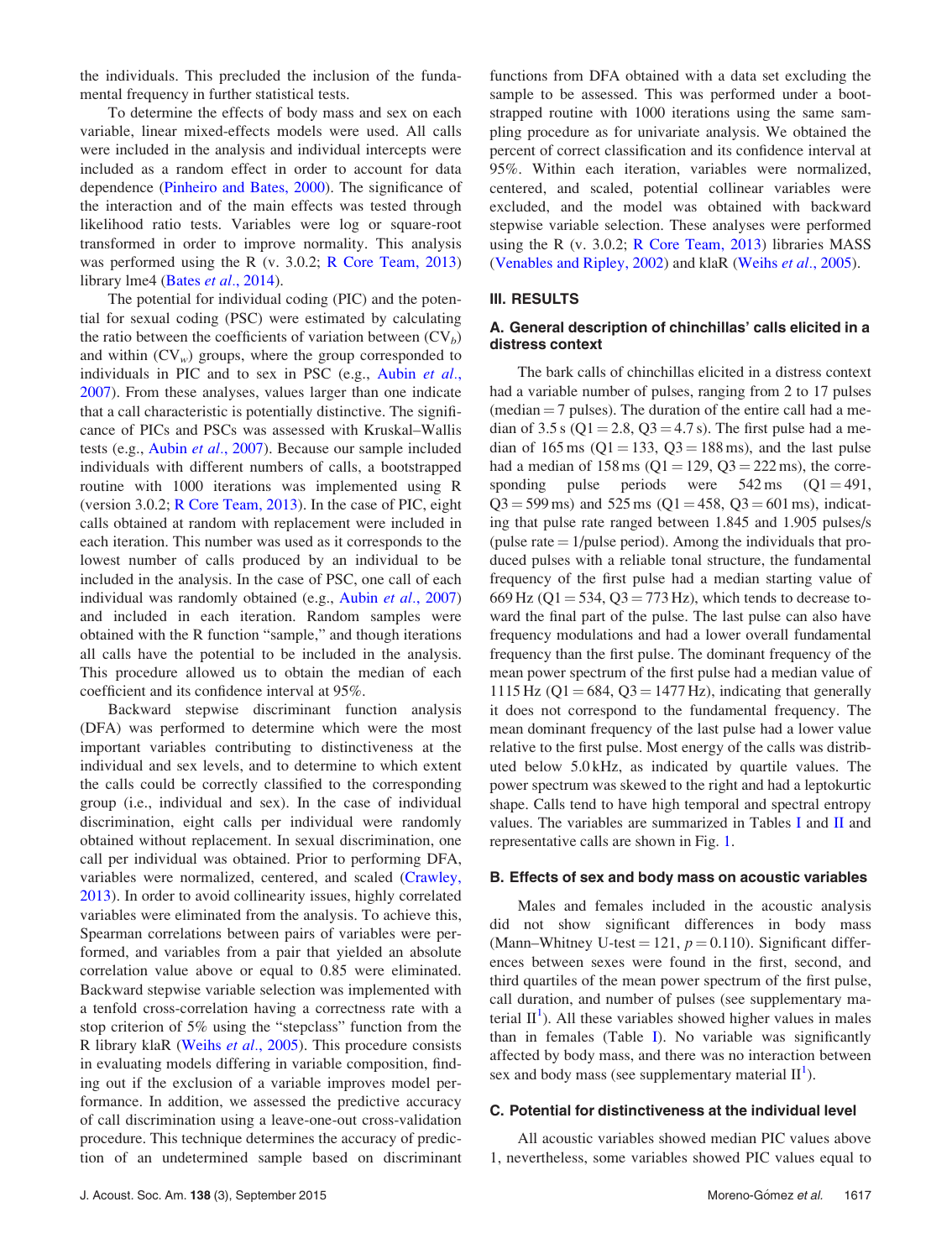<span id="page-5-0"></span>TABLE I. Descriptive statistics for acoustic properties of chinchillas' bark calls elicited in a distress context. Column abbreviations: SD, standard deviation; Q1, first quartile; Q3, third quartile. Row abbreviations: DF, dominant frequency; Q25, first quartile of power spectrum; Q50, second quartile of power spectrum; Q75, third quartile of power spectrum; IQR, inter-quartile range of power spectrum; Sk, power spectrum skewness; Ku, power spectrum kurtosis; CD, call duration; PD, pulse duration; PP, pulse period; NP, number of pulses contained in calls; SH, spectral entropy; TH, temporal entropy; H, total entropy. Prefixes F- and L- indicate first and last pulses, respectively. Subindexes b, m, and f indicate beginning, middle, and final part of pulses, respectively.

|                 | All individuals $(N = 27)$ |                     |                 | Females $(N = 16)$  | Males $(N = 11)$ |                     |  |
|-----------------|----------------------------|---------------------|-----------------|---------------------|------------------|---------------------|--|
| Variable        | Mean $\pm$ SD              | Median (Q1-Q3)      | $Mean \pm SD$   | Median $(Q1-Q3)$    | Mean $\pm$ SD    | Median (Q1-Q3)      |  |
| $F$ -DF (Hz)    | $1259 \pm 721$             | 1115 (684-1477)     | $1183 \pm 740$  | 1057 (584-1427)     | $1368 \pm 712$   | 1294 (728-1844)     |  |
| $F-Q25$ (Hz)    | $1401 \pm 462$             | 1454 (1157-1746)    | $1224 \pm 467$  | 1259 (770-1567)     | $1659 \pm 323$   | 1708 (1457-1753)    |  |
| $F$ -Q50 $(Hz)$ | $2830 \pm 755$             | 3012 (2417-3374)    | $2499 \pm 756$  | 2503 (1675-3197)    | $3310 \pm 442$   | 3359 (2988-3445)    |  |
| $F-Q75$ (Hz)    | $5039 \pm 899$             | 5114 (4583-5793)    | $4711 \pm 978$  | 4747 (3739-5616)    | $5516 \pm 494$   | 5309 (5175-5976)    |  |
| $F$ -IQR $(Hz)$ | $3638 \pm 596$             | 3540 (3215-4111)    | $3488 \pm 623$  | 3288 (3085-4103)    | $3857 \pm 503$   | 3600 (3529-4108)    |  |
| $F-Sk$          | $5.7 \pm 2.9$              | $5.1(3.5-6.8)$      | $6.2 \pm 3.1$   | $5.3(3.6-8)$        | $5.1 \pm 2.5$    | $4.4(3.5-5.6)$      |  |
| $F$ -Ku         | $59 \pm 56$                | $40(20 - 71)$       | $67 \pm 59$     | $47(22 - 88)$       | $48 \pm 50$      | $33(19-51)$         |  |
| $F$ -SH         | $0.82 \pm 0.04$            | $0.84(0.81 - 0.85)$ | $0.81 \pm 0.04$ | $0.82(0.78 - 0.85)$ | $0.84 \pm 0.02$  | $0.84(0.83 - 0.85)$ |  |
| $F$ -TH         | $0.89 \pm 0.02$            | $0.90(0.88 - 0.90)$ | $0.90 \pm 0.02$ | $0.9(0.89 - 0.91)$  | $0.89 \pm 0.02$  | $0.90(0.87-0.90)$   |  |
| $F-H$           | $0.80 \pm 0.03$            | $0.82(0.79 - 0.83)$ | $0.80 \pm 0.04$ | $0.8(0.77-0.83)$    | $0.82 \pm 0.02$  | $0.82(0.81 - 0.83)$ |  |
| $Fb$ -DF (Hz)   | $1053 \pm 560$             | 873 (632-1409)      | $1071 \pm 655$  | 800 (570-1504)      | $1027 \pm 411$   | 995 (710-1262)      |  |
| $F_m$ -DF (Hz)  | $1683 \pm 865$             | 1613 (777-2525)     | $1365 \pm 724$  | 1312 (671-1793)     | $2146 \pm 871$   | 2482 (1631-2749)    |  |
| $F_f$ -DF (Hz)  | $1351 \pm 693$             | 1242 (750-1834)     | $1272 \pm 699$  | 1141 (732-1638)     | $1466 \pm 700$   | 1591 (931-1906)     |  |
| $L$ -DF $(Hz)$  | $562 \pm 206$              | 491 (434-604)       | $532 \pm 153$   | 521 (396-593)       | $605 \pm 267$    | 483 (471-604)       |  |
| $L$ -Q25 (Hz)   | $741 \pm 211$              | 747 (542-839)       | $735 \pm 220$   | 720 (546-861)       | $751 \pm 207$    | 774 (587-813)       |  |
| $L-Q50$ (Hz)    | $1696 \pm 473$             | 1564 (1334-1937)    | $1683 \pm 552$  | 1526 (1323-1878)    | $1714 \pm 352$   | 1710 (1433-1960)    |  |
| $L$ -Q75 (Hz)   | $3601 \pm 776$             | 3488 (3216-3946)    | $3450 \pm 720$  | 3328 (2994-3922)    | $3820 \pm 835$   | 3594 (3446-3946)    |  |
| $L$ -IQR $(Hz)$ | $2860 \pm 683$             | 2772 (2447-3042)    | $2716 \pm 558$  | 2703 (2294-2878)    | $3069 \pm 815$   | 2877 (2542-3279)    |  |
| $L-Sk$          | $8.2 \pm 2.5$              | $7.8(6.3-10.1)$     | $8.0 \pm 2.3$   | $7.8(6.3-9.3)$      | $8.4 \pm 3.0$    | $7.8(6.5-10.7)$     |  |
| $L-Ku$          | $101 \pm 53$               | $92(63 - 136)$      | $97 \pm 48$     | $87(63 - 118)$      | $106 \pm 61$     | $93(65 - 150)$      |  |
| $L$ -SH         | $0.79 \pm 0.03$            | $0.78(0.76 - 0.80)$ | $0.78 \pm 0.04$ | $0.78(0.75 - 0.80)$ | $0.78 \pm 0.03$  | $0.78(0.76 - 0.80)$ |  |
| $L$ -TH         | $0.89 \pm 0.03$            | $0.89(0.88 - 0.91)$ | $0.89 \pm 0.30$ | $0.89(0.88 - 0.91)$ | $0.89 \pm 0.02$  | $0.90(0.88 - 0.91)$ |  |
| $L-H$           | $0.76 \pm 0.03$            | $0.76(0.75 - 0.78)$ | $0.76 \pm 0.03$ | $0.77(0.74 - 0.78)$ | $0.76 \pm 0.03$  | $0.76(0.75 - 0.78)$ |  |
| $L_b$ -DF (Hz)  | $520 \pm 161$              | 476 (420-606)       | $489 \pm 123$   | 489 (380-559)       | $565 \pm 202$    | 476 (442-630)       |  |
| $L_m$ -DF (Hz)  | $612 \pm 252$              | 566 (430-703)       | $593 \pm 211$   | 595 (394-726)       | $640 \pm 310$    | 476 (458-671)       |  |
| $L_f$ -DF (Hz)  | $453 \pm 147$              | 413 (384-450)       | $471 \pm 182$   | 413 (378-471)       | $425 \pm 72$     | 413 (396-423)       |  |
| CD(s)           | $3.8 \pm 1.8$              | $3.5(2.8-4.7)$      | $3.1 \pm 1.6$   | $2.9(2.0-3.7)$      | $4.8 \pm 1.7$    | $4.7(4.0-5.1)$      |  |
| NP              | $8 \pm 4$                  | $7(5-10)$           | $7 \pm 3$       | $7(4-8)$            | $10 \pm 4$       | $10(8-11)$          |  |
| $F$ -PD (ms)    | $165 \pm 44$               | $165(133 - 188)$    | $174 \pm 46$    | $170(158 - 202)$    | $152 \pm 39$     | $165(121-175)$      |  |
| $F-PP$ (ms)     | $552 \pm 107$              | 542 (491-599)       | $563 \pm 98$    | 547 (510-606)       | $536 \pm 122$    | 528 (448-585)       |  |
| $L$ -PD $(ms)$  | $170 \pm 68$               | 158 (129-222)       | $169 \pm 76$    | 149 (121-222)       | $171 \pm 59$     | $167(139 - 214)$    |  |
| $L$ -PP (ms)    | $540 \pm 99$               | 525 (458-601)       | $548 \pm 109$   | 527 (459-618)       | $527 \pm 86$     | 525 (464-565)       |  |

TABLE II. Descriptive statistics for the fundamental frequency of chinchillas' bark calls elicited in a distress context. Abbreviations: SD, standard deviation; Q1, first quartile; Q3, third quartile; FF, fundamental frequency; P-one, proportion of individuals having at least one reliable tonal structure in the corresponding temporal position; P-all, proportion of individuals having reliable measures in all corresponding temporal positions; NF-all, number of females having reliable measures in all corresponding temporal positions; NM-all, number of males having reliable measures in all corresponding temporal positions. Prefixes  $F$ - and  $L$ - indicate first and last pulses, respectively. Subindexes  $b$ ,  $m$ , and  $f$  indicate beginning, middle, and final part of pulses, respectively.

| Variable         |               | Mean $\pm$ SD Median (Q1-Q3) P-one P-all NF-all NM-all |     |     |                             |   |
|------------------|---------------|--------------------------------------------------------|-----|-----|-----------------------------|---|
| $Fb$ -FF (Hz)    | $659 \pm 134$ | 669 (534-773)                                          | 0.8 | 0.5 | 6                           | 4 |
| $F_m$ -FF (Hz)   | $676 \pm 135$ | 674 (577-792)                                          | 0.7 | 0.4 | 5                           | 3 |
| $F_f$ -FF (Hz)   | $575 \pm 104$ | 572 (520-625)                                          | 0.7 | 0.2 | 2                           |   |
| $L_b$ -FF $(Hz)$ | $434 \pm 109$ | $416(361 - 529)$                                       | 0.9 | 0.2 | $\overline{4}$              |   |
| $L_m$ -FF (Hz)   | $435 \pm 98$  | 435 (358-506)                                          | 0.9 | 0.2 | $\overline{4}$              | 1 |
| $L_f$ -FF (Hz)   | $358 \pm 63$  | 348 (310-400)                                          | 1.0 | 0.2 | $\mathcal{D}_{\mathcal{L}}$ | 2 |

0.9 in the lower limit of the confidence interval. PIC values were supported by highly significant  $p$ -values. The highest median PIC values were for variables from the first pulse: power spectrum skewness, temporal entropy, and dominant frequency at the beginning of the pulse [Fig.  $2(a)$ ; see supplementary material  $III<sup>1</sup>$ ].

In DFA, the first three functions explain 55% of variance. The first function (DF1) explains 29.6% of variance, being mainly determined by the skewness of the power spectrum of the first pulse (correlated with the kurtosis of the power spectrum of the first pulse) and by the temporal entropy of the first pulse (correlated with the duration of the first pulse). DF2 explains 14.8% of variance, being mainly determined by the number of pulses of the call (correlated with the duration of the entire call), the second quartile of the power spectrum of the first pulse, and the spectral entropy of the first pulse (correlated with the total entropy of the first pulse). DF3 explains 10.7% of variation, being mainly determined by the temporal entropy of the last pulse (correlated with the duration of the last pulse;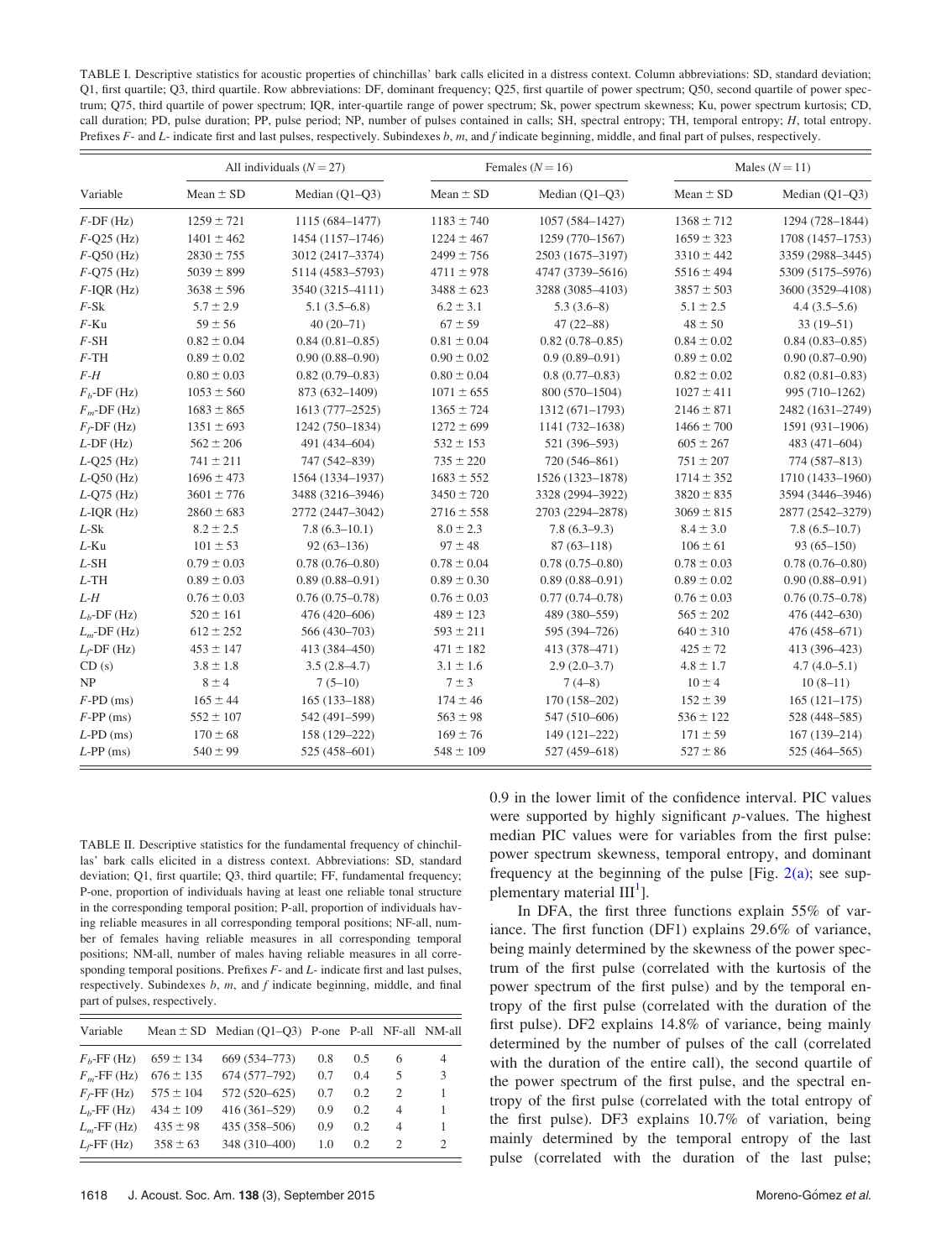<span id="page-6-0"></span>

FIG. 2. (a) Variation in PIC of acoustic variables of chinchillas' bark calls elicited in a distress context. (b) Variation in PSC of acoustic variables of chinchillas' bark calls elicited in a distress context. Median and 95% CI in the (a) PIC and (b) PSC for each variable was obtained through a bootstrapped procedure with 1000 iterations. Abbreviations are the same as for Table [I](#page-5-0).

see supplementary material IV and  $V^1$  $V^1$ ). Note that highly correlated variables were not included in DFA due to collinearity issues. The graphical representation of call scores obtained in DFA using the individuals as grouping variable is shown in Fig.  $3(a)$ . The leave-one-out cross-validation performed under a bootstrapped routine yielded a median of 78.5% [confidence interval (CI) 95%: 70.7%–87.5%] of calls correctly classified for the corresponding individual.

### D. Potential for distinctiveness at the sex level

For the PSC, no acoustic variable presented median values above 1. However, the upper limits of the confidence interval at 95% of the PSC reached values equal to 1 in the first and second quartiles of the power spectrum of the first pulse, in the duration of the entire call, and in the number of pulses of the entire call. In these cases, the lower limits of the confidence interval of  $p$ -values were also significant [Fig.  $2(b)$ ; see supplementary material VI<sup>[1](#page-8-0)</sup>].

In DFA, the most important variables corresponded to the spectral entropy of the last pulse (correlated with the total entropy of the last pulse) and the third quartile of the power spectrum of the last pulse (correlated with the interquartile range of the last pulse; see supplementary material VII and  $VIII<sup>1</sup>$  $VIII<sup>1</sup>$  $VIII<sup>1</sup>$ ). The graphical representation of the call scores obtained in DFA using sex as a grouping factor is shown in Fig.  $3(b)$ . Using a leave-one-out cross-validation under a bootstrapped routine a median of 76.9% (CI 95%: 44%–100%) of calls were correctly predicted for the corresponding sex.

# IV. DISCUSSION

Our results demonstrate that the variation of acoustic properties measured for chinchillas' bark calls elicited under a distress context is larger between individuals than within individuals. All variables showed median PIC values higher than 1. Although within the confidence interval some variables included values lower than 1, in all cases these were equal to 0.9. In the multivariate analysis, the most important variables contributing to discrimination included spectral and temporal variables, most of them belonging to the first pulse, however, temporal variables from the entire call and temporal variables from the last pulse were also important. The percentage of correct classification of calls obtained in DFA, i.e., 78.5%, having a low confidence interval at 70.7%, suggests a potential for signal distinctiveness among individuals.



FIG. 3. (Color online) Vocalization scores obtained from DFA based on acoustic properties of the chinchillas' bark calls elicited in a distress context. (a) Discriminant functions 1, 2, and 3 (DF1, DF2, and DF3, respectively) obtained to assess classification of individual calls. Eight random calls obtained from each individual  $(N = 27)$  are represented by symbols of the same kind. (b) Discriminant function obtained to evaluate classification of calls to the corresponding sex (one call obtained at random from each individual). Histograms show the distribution of vocalization scores obtained for males (upper part) and females (lower part). Note that there is only one discriminant function because the analysis contains only two groups.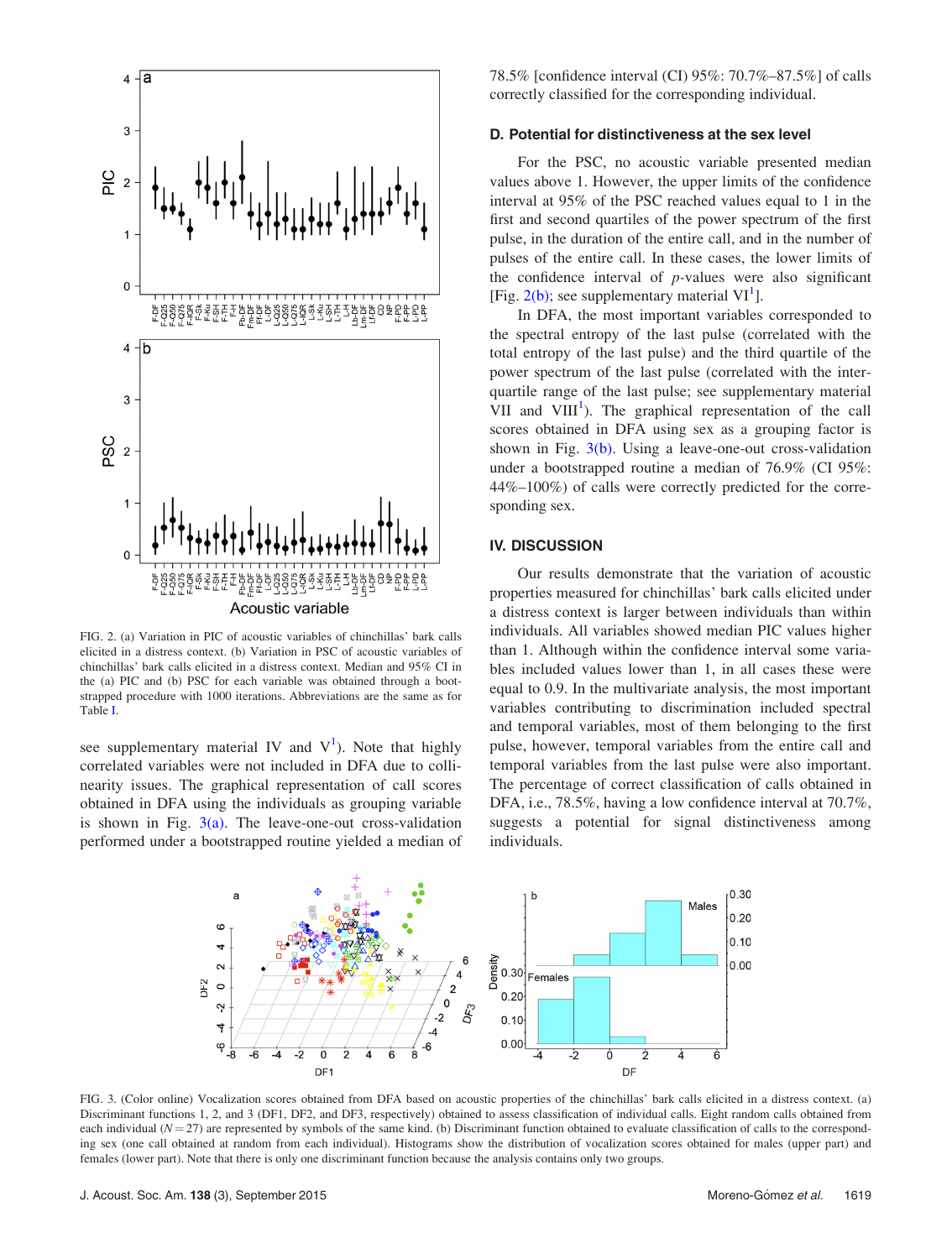Although we found that some variables showed differences between sexes, when analyzing one call per individual all variables showed median PSC values below 1. Nevertheless, almost the same variables that showed significant differences in the linear mixed-effects model analysis showed PSC values equal to or above 1 in the upper limit of the confidence interval, the exception being the third quartile of the first pulse. In the multivariate analysis, the percent of correct call classification in DFA included values below 50% within the confidence interval. These results suggest that the potential for sex distinctiveness of isolated calls is quite limited. Although we measured 32 acoustic variables that were tested statistically, it is possible that other call features not analyzed, e.g., variables from intermediate pulses that were not measured, do help to clearly discriminate isolated bark calls between sexes.

An adaptive explanation for distinctiveness in the bark calls of the animals studied is limited. This is because domestic chinchillas have been artificially selected for peltry and are supposed to descend from 12 wild animals captured around a century ago [\(Spotorno](#page-9-0) et al., 2004). Although the evolutionary impact of domestication on chinchillas' acoustic traits is uncertain, wild animals form colonies and individuals are philopatric. Distinctiveness allows associative learning ([Owren and Rendall, 2001\)](#page-9-0) and therefore may help to recognize kin, to discriminate less reliable individuals that produce false alarms, and to improve the determination of the level of danger when several individuals call simultaneously ([Blumstein](#page-8-0) et al., 2004; [Blumstein and Munos, 2005](#page-8-0); [Pollard, 2011\)](#page-9-0).

The results of our analysis are in partial agreement with the study of [Matrosova](#page-9-0) et al. (2011) on alarm calls of captured individuals of three different mammals species, i.e., speckled ground squirrel (S. suslicus), yellow ground squirrel (Spermophilus fulvus), and yellow-billied marmot (M. flaviventris). They found that spectral and temporal variables of calls associated to this stressful situation could provide cues about the identity of individuals, but a minor group of variables provide sex distinctiveness in M. flaviventris and S. fulvus, and none in S. suslicus. Among these species, differences regarding sexual distinctiveness seem to be concordant with the degree of sociality ([Matrosova](#page-9-0) et al., 2011).

In our study, no clear explanation for the lack of sexual distinctiveness observed can be offered, because in domesticated animals breeding and other social behaviors are expressed under human intervention. Nevertheless, with an increased sample size and a wider range of body mass, an effect of sex may be identified. A potential benefit of sexual distinctiveness may be associated to differential behavioral responses according to the sex of the emitter (e.g., [Aubin](#page-8-0) et al.[, 2007\)](#page-8-0). In addition, it may help to improve the recognition between individuals of monogamous pairs [\(Grau, 1993](#page-9-0)). Future studies should evaluate the occurrence of distinctiveness at the sex level in wild animals. Other examples of spectral and temporal variables contributing to individual distinctiveness correspond to the gray mouse lemur (M. mur-inus; [Leliveld](#page-9-0) et al., 2011) and the baboon (Papio cynoce-phalus ursinus; [Fischer](#page-9-0) et al., 2002); this last species also showed differences between sexes.

A common trend in acoustic signals of different vertebrates is the inverse relationship between body mass and fundamental frequency (e.g., [Ryan and Brenowitz, 1985;](#page-9-0) [Bennet-Clarck, 1998](#page-8-0)). Although the limited number of calls with reliable tonal structure in our sample precluded performing statistical tests on this variable, we found that spectral variables were not significantly affected by the body mass of individuals when comparing vocalizations between sexes. Therefore, our results are not in agreement with the general predictability of spectral contents by body size. In the koala (Phascolarctos cinereus) and the fallow deer (Dama dama), not all spectral variables are correlated with body size [\(Vannoni and McElligott, 2008](#page-9-0); [Charlton](#page-8-0) et al.[, 2011](#page-8-0)).

We observed that not all individuals produced bark calls under our stimulation protocol. In addition, the occurrence of calls with a reliable tonal structure was variable within individuals. These variations could reflect the arousal and stress level of individuals. For instance, in the yellow-billied marmot (M. flaviventris), there is a correlation between the level of faecal glucocorticoid metabolites (hormones secreted under stressful conditions in which measurement give an approximation on the stress level of individuals) and the production of alarm calls [\(Blumstein](#page-8-0) et al., 2006), and a negative correlation between the level of glucocorticoids and the production of noisy calls [\(Blumstein and Chi, 2012\)](#page-8-0). Future studies should evaluate these issues considering an extended sampling period, e.g., several days. This would be of further interest as it may help to elucidate potential mechanisms involved in chinchilla personalities [\(Carere](#page-8-0) et al., 2010).

The most common vocalizations produced in stressful situations are the distress calls emitted when animals are captured by predators and the alarm calls emitted when animals detect the presence of predators ([Caro, 2005](#page-8-0)). Our protocol resembled a scenario in which animals are facing the capture by predators. However, we observed that some animals start calling when the experimenter was approaching, i.e., before direct physical contact. According to previous studies, animals can produce another call type characterized by a large and rapid frequency jump, which is produced in situations when an animal feels in extreme danger, which is however rarely produced [\(Spotorno](#page-9-0) et al., [2004;](#page-9-0) [Bartl, 2006](#page-8-0); [Hunyady, 2008](#page-9-0)). We did not observe this call because in our protocol animals were not stressed to a large extent. In this sense, the bark calls could correspond to some sort of alarm call [\(Bartl, 2006](#page-8-0); [Hunyady, 2008\)](#page-9-0). Interestingly, animals reared in artificial conditions may respond to natural threats and react to alarm calls displaying vigilant behavior, as has been shown to occur in individuals of the rodent Octodon degu with no previous experience with these kinds of stimuli [\(Nakano](#page-9-0) et al., 2013). Given that at least two natural chinchilla predators are known, i.e., culpeo foxes (P. culpaeus) and Magellan-horned owls (B. magellanicus; reviewed in [Spotorno](#page-9-0) et al., 2004), it would be of interest to determine the behavioral response of captive chinchillas against models of these natural threats.

Regarding auditory capabilities, previous studies revealed that the anatomy of the middle ear and cochlea of chinchillas is similar to that of humans [\(Daniel](#page-8-0) et al., 1982;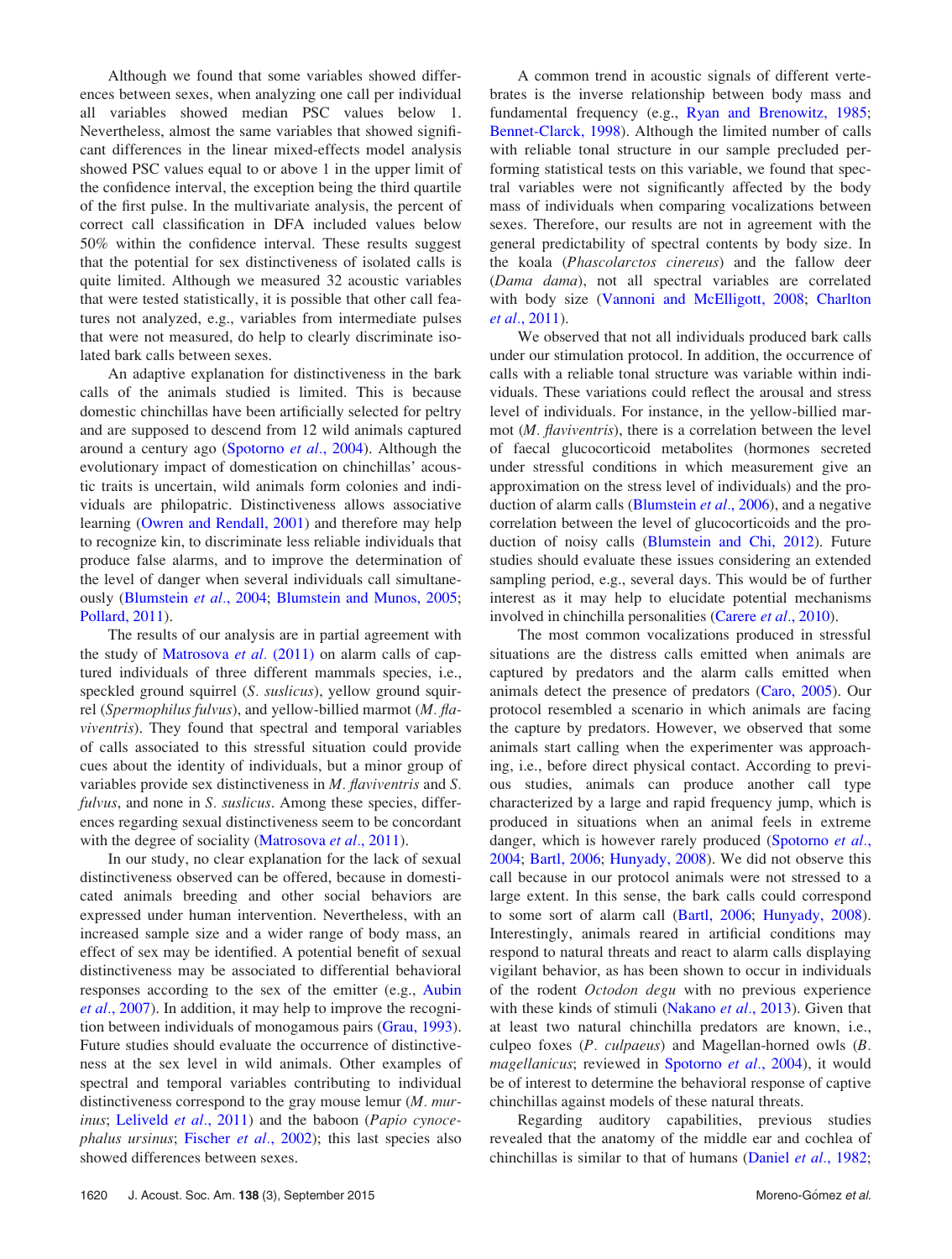<span id="page-8-0"></span>Bohne et al., 1990), their auditory sensitivity being only one-octave shifted to higher frequencies relative to human sensitivity [\(Heffner and Heffner, 1991\)](#page-9-0). In addition, frequency and human phoneme discrimination in chinchillas are close to the performance of human listeners ([Kuhl and](#page-9-0) [Miller, 1975](#page-9-0), [1978](#page-9-0); [Nelson and Kiester, 1978](#page-9-0); [Shofner,](#page-9-0) [2000\)](#page-9-0). Moreover, it is known that chinchillas can detect and discriminate missing fundamental frequencies from harmonic complex tones in a behavioral paradigm ([Shofner,](#page-9-0) [2011;](#page-9-0) [Shofner and Chaney, 2013](#page-9-0)). By combining this information on the auditory capabilities of chinchillas and the results of our study, we suggest that this rodent has the potential for discriminating among conspecific individuals. It is possible that both individual call distinctiveness and hearing capabilities are associated to the social system of chinchillas. Nevertheless, the occurrence of individual discrimination by signal receivers should be evaluated, since in mammals conspecific individual recognition is variable across species (Blumstein and Daniel, 2004; [Schibler and](#page-9-0) [Manser, 2007\)](#page-9-0).

Because domestic chinchillas have been widely used for the study of hearing, including anatomical, behavioral, and neurophysiological studies (e.g., Daniel et al., 1982; Azeredo et al., 1999; Delano et al., 2007; Delano et al., 2008; [Elgueda](#page-9-0) et al., 2011; [Le](#page-9-0)ón et al.[, 2012](#page-9-0)), our results indicate that this animal may become an important model for studying auditory–vocal interactions implied in acoustic communication. For instance, in rats it has been found that fear can be transmitted through acoustic signals, but this depends on the integrity of brain auditory structures, and also on the previous experience of individuals (Kim [et al.](#page-9-0), [2010\)](#page-9-0). Therefore, studies on domestic chinchillas may help to elucidate the generality of results which arose from other model species.

Another implication from our results may relate to conservation purposes. Although the existence of call distinctiveness in wild chinchillas should be evaluated, as there could be differences in calls between captive and wild animals ([Ouattara, 2009](#page-9-0); [Nakano](#page-9-0) et al., 2013), vocalization recordings could be used for future acoustic monitoring plans. This will be valuable as the IUCN catalogues wild chinchillas as critically endangered (D'Elia and Teta, 2008). The advances in technology in non-invasive automated recording devices have allowed implementing acoustic monitoring plans for several species worldwide [\(Obrist](#page-9-0) *et al.*, 2010).

Our results suggest that the bark calls of chinchillas elicited in a distress context provide individual distinctiveness, but sexual cues are limited. Further studies are needed to determine if receivers can use these acoustic signatures, allowing conspecific individual discrimination. In addition, the occurrence of distinctiveness in other call types of chinchillas (Bartl, 2006; [Hunyady, 2008\)](#page-9-0) should be evaluated. Our results suggest that domestic chinchillas may become important model species for studying auditory–vocal interactions.

#### ACKNOWLEDGMENTS

This work was supported by Fondecyt Grant No. 1120256 and Fundación Puelma to P.H.D. We thank Dr.

Enzo Brunetti, Dr. Angel Spotorno, and two anonymous reviewers for their valuable commentaries during manuscript preparation.

<sup>1</sup>See supplementary material at <http://dx.doi.org/10.1121/1.4929750> for detailed results.

- Aubin, T., Mathevon, N., Staszewski, V., and Boulinier, T. (2007). "Acoustic communication in the Kittiwake Rissa tridactyla: Potential cues for sexual and individual signatures in long calls," [Polar Biol.](http://dx.doi.org/10.1007/s00300-007-0262-6) 30, 1027–1033.
- Azeredo, W. J., Kliment, M. L., Morley, B. J., Relkin, E., Slepecky, N. B., Sterns, A., Warr, W. B., Weekly, J. M., and Woods, C. I. (1999). "Olivocochlear neurons in the chinchilla: A retrograde fluorescent labelling study," [Hear. Res.](http://dx.doi.org/10.1016/S0378-5955(99)00069-6) 134, 57–70.
- Bartl, J. (2006). "Lautäußerungen der Chinchillas im Sozialverband" ("Vocalizations of chinchillas in social association"), Doctoral dissertation, Ludwig-Maximilians-Universität, Fachbereich Veterinarmedizin, München, Germany.
- Bates, D., Maechler, M., Bolker, B., and Walker, S. (2014). "lme4: Linear mixed-effects models using Eigen and S4," R package version 1.1-7, available at [http://CRAN.R-project.org/package](http://CRAN.R-project.org/package=lme4)=[lme4](http://CRAN.R-project.org/package=lme4) (Last viewed 20 March 2015).
- Bee, M. A., Kozich, C. E., Blackwell, K. J., and Gerhardt, H. C. (2001). "Individual variation in advertisement calls of territorial male green frogs, Rana clamitans: Implications for individual discrimination," [Ethology](http://dx.doi.org/10.1046/j.1439-0310.2001.00640.x) 107, 65–84.
- Bennet-Clark, H. C. (1998). "Size and scale effects as constraints in insect sound communication," [Philos. Trans. R. Soc., B](http://dx.doi.org/10.1098/rstb.1998.0219) 353, 407–419.
- Blumstein, D. T., and Chi, Y. Y. (2012). "Scared and less noisy: Glucocorticoids are associated with alarm call entropy," [Biol. Lett.](http://dx.doi.org/10.1098/rsbl.2011.0832) 8, 189–192.
- Blumstein, D. T., and Daniel, J. C. (2004). "Yellow-bellied marmots discriminate between the alarm calls of individuals and are more responsive to calls from juveniles," [Anim. Behav.](http://dx.doi.org/10.1016/j.anbehav.2003.12.024) 68, 1257–1265.
- Blumstein, D. T., and Munos, O. (2005). "Individual, age and sex-specific information is contained in yellow-bellied marmot alarm calls," [Anim.](http://dx.doi.org/10.1016/j.anbehav.2004.10.001) [Behav.](http://dx.doi.org/10.1016/j.anbehav.2004.10.001) 69, 353–361.
- Blumstein, D. T., Patton, M. L., and Saltzman, W. (2006). "Faecal glucocorticoid metabolites and alarm calling in free-living yellow-bellied marmots," [Biol. Lett.](http://dx.doi.org/10.1098/rsbl.2005.0405) 2, 29–32.
- Blumstein, D. T., Verneyre, L., and Daniel, J. C. (2004). "Reliability and the adaptive utility of discrimination among alarm callers," [Proc. R. Soc.](http://dx.doi.org/10.1098/rspb.2004.2808) [London, Ser. B](http://dx.doi.org/10.1098/rspb.2004.2808) 271, 1851–1857.
- Bohne, B. A., Gruner, M. M., and Harding, G. W. (1990). "Morphological correlates of aging in the chinchilla cochlea," [Hear. Res.](http://dx.doi.org/10.1016/0378-5955(90)90200-9) 48, 79–91.
- Bradbury, J. W., and Vehrencamp, S. L. (2011). Principles of Animal Communication, 2nd ed. (Sinauer Associates, Inc., Sunderland, UK), pp. 1–697.
- Carere, C., Caramaschi, D., and Fawcett, T. W. (2010). "Covariation between personalities and individual differences in coping with stress: Converging evidence and hypotheses," Curr. Zool. 56, 728–740.
- Caro, T. (2005). Antipredator Defenses in Birds and Mammals (The University of Chicago Press, Chicago), pp. 1–592.
- Charlton, B. D., Ellis, W. A. H., McKinnon, A. J., Cowin, G. J., Brumm, J., Nilsson, K., and Fitch, W. T. (2011). "Cues to body size in the formant spacing of male koala (Phascolarctos cinereus) bellows: Honesty in an exaggerated trait," [J. Exp. Biol.](http://dx.doi.org/10.1242/jeb.061358) 214, 3414–3422.
- Crawley, M. J. (2013). The R Book, 2nd ed. (Wiley, Chichester), pp. 1–1051.
- Daniel, H. J., 3rd, Fulghum, R. S., Brinn, J. E., and Barrett, K. A. (1982). "Comparative anatomy of eustachian tube and middle ear cavity in animal models for otitis media," [Ann. Otol. Rhinol. Laryngol.](http://dx.doi.org/10.1177/000348948209100118) 91, 82–89.
- Delano, P. H., Elgueda, D., Hamame, C. M., and Robles, L. (2007). "Selective attention to visual stimuli reduces cochlear sensitivity in chinchillas," [J. Neurosci.](http://dx.doi.org/10.1523/JNEUROSCI.3702-06.2007) 27, 4146–4153.
- Delano, P. H., Pavez, E., Robles, L., and Maldonado, P. E. (2008). "Stimulus-dependent oscillations and evoked potentials in chinchilla auditory cortex," [J. Comp. Physiol., A](http://dx.doi.org/10.1007/s00359-008-0340-4) 194, 693–700.
- D'Elia, G., and Teta, P. (2008). "Chinchilla lanigera," in IUCN2013, IUCN Red List of Threatened Species. Version 2013.2, available at [http://](http://www.iucnredlist.org) [www.iucnredlist.org](http://www.iucnredlist.org) (Last viewed 3 March 2014).